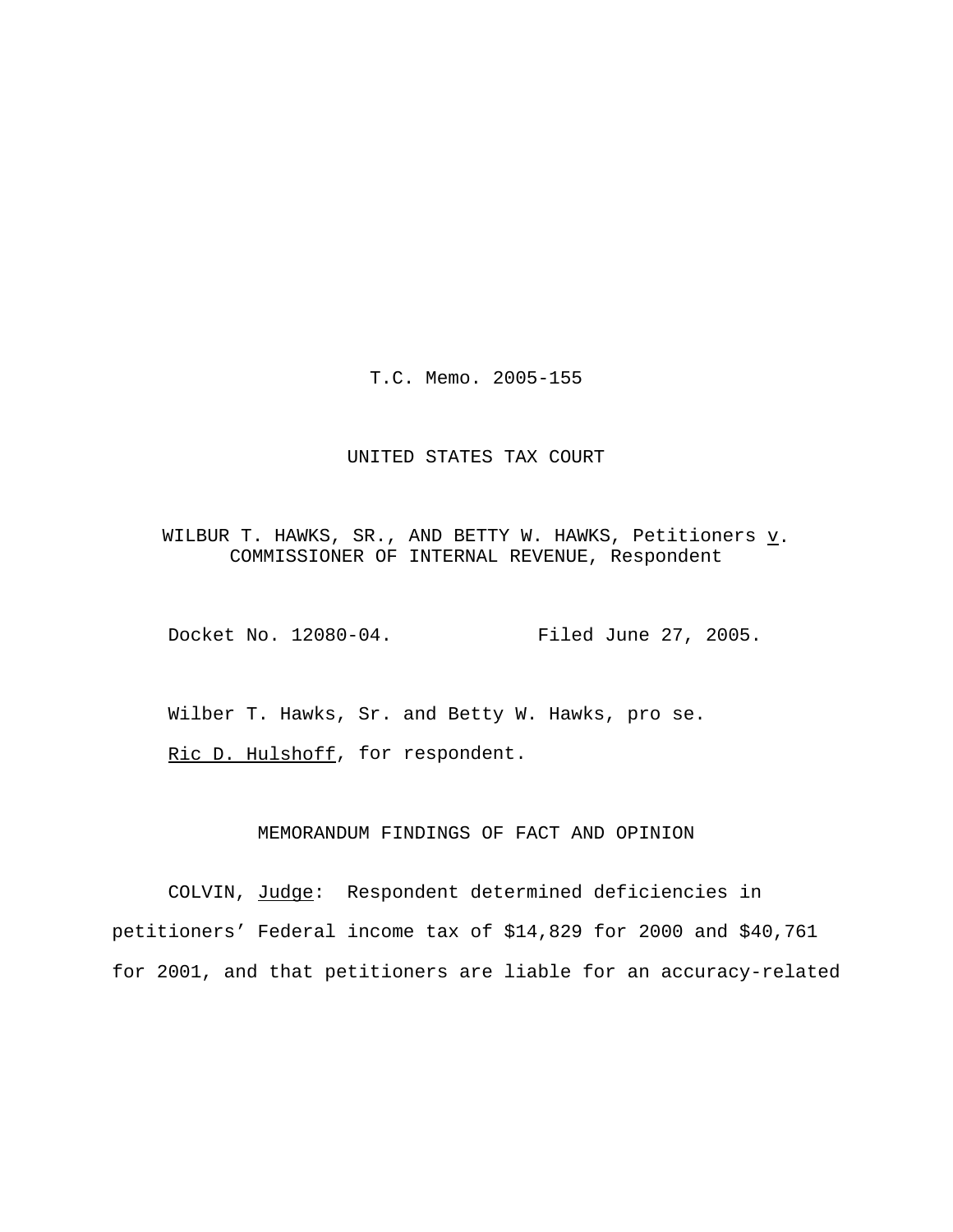penalty under section  $6662(a)^1$  of \$2,965.80 for 2000 and \$8,152.20 for 2001.

The issues for decision are:

1. Whether petitioners are entitled to more itemized deductions than respondent allowed. We hold that they are not.

2. Whether petitioners may claim net operating losses (NOLs) of \$183,455 for 2000 and \$110,367 for 2001. We hold that they may not.

3. Whether petitioners may deduct partnership losses of \$32,065 claimed on Schedule E, Supplemental Income and Loss, for 2001. We hold that they may not.

4. Whether petitioners are liable for the accuracy-related penalty under section 6662(a) for 2000 and 2001. We hold that they are.

5. Whether petitioners are liable for a penalty under section 6673 for instituting proceedings primarily for delay and for maintaining frivolous or groundless positions. We hold that they are not.

Computational adjustments will be required to resolve the taxable amounts of petitioners' Social Security benefits in 2000, the amounts of petitioners' standard deductions for 2000 and 2001, and the amounts of petitioners' exemptions for 2001.

<sup>&</sup>lt;sup>1</sup> Section references are to the Internal Revenue Code in effect for the taxable years in issue. Rule references are to the Tax Court Rules of Practice and Procedure.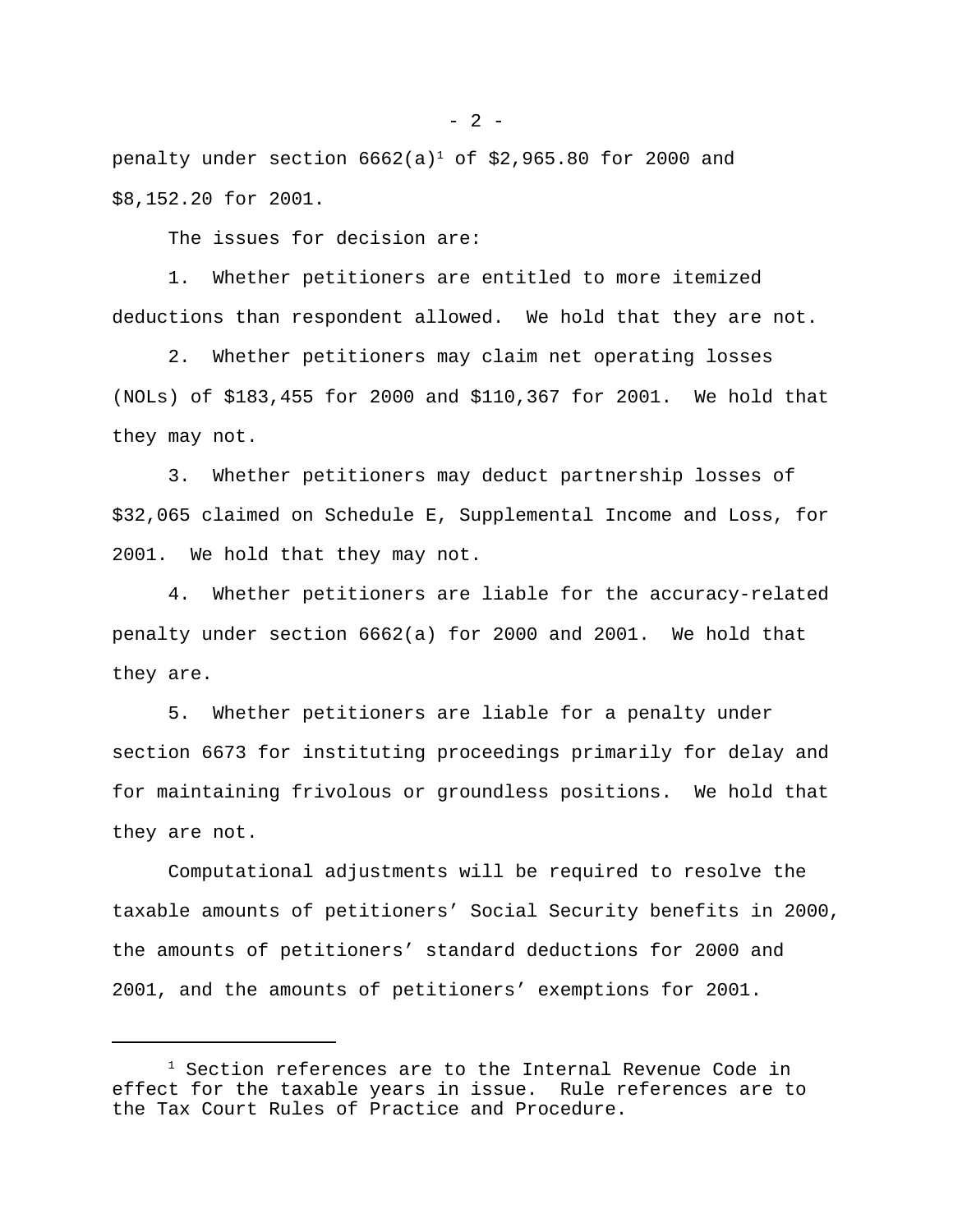#### FINDINGS OF FACT

Petitioners lived in Richmond, Virginia, when they filed their petition in this case.

From 1998 through at least 2001, petitioners were involved in transactions with Anderson Ark & Associates,<sup>2</sup> pursuant to which they purported to create a TEFRA partnership and purportedly incurred a liability so as to create basis and cause large losses to be shown on their income tax returns for several years. Petitioners offset their income with net operating losses of \$183,455 for 2000 and \$110,367 for 2001 from the purported partnership. They also claimed a loss of \$32,065 on the Schedule E attached to their 2001 Federal income tax return. Petitioners claimed itemized deductions of \$31,893 for 2000 and \$21,875 for 2001, including medical and dental expenses, real estate taxes, other taxes, home mortgage interest, cash contributions, noncash contributions, and miscellaneous expenses.

Respondent audited petitioners' returns for 2000 and 2001 and determined deficiencies and additions to tax. Respondent also determined that petitioners overreported capital gain income by \$9,894 for 2001.

Petitioners provided no documents or other evidence to support their claimed deductions or to show that respondent's

 $- 3 -$ 

<sup>2</sup> An organization named Anderson Ark & Associates was engaged in facilitating income tax evasion and bankruptcy fraud. See United States v. Anderson, 391 F.3d 970, 972 (9th Cir. 2004).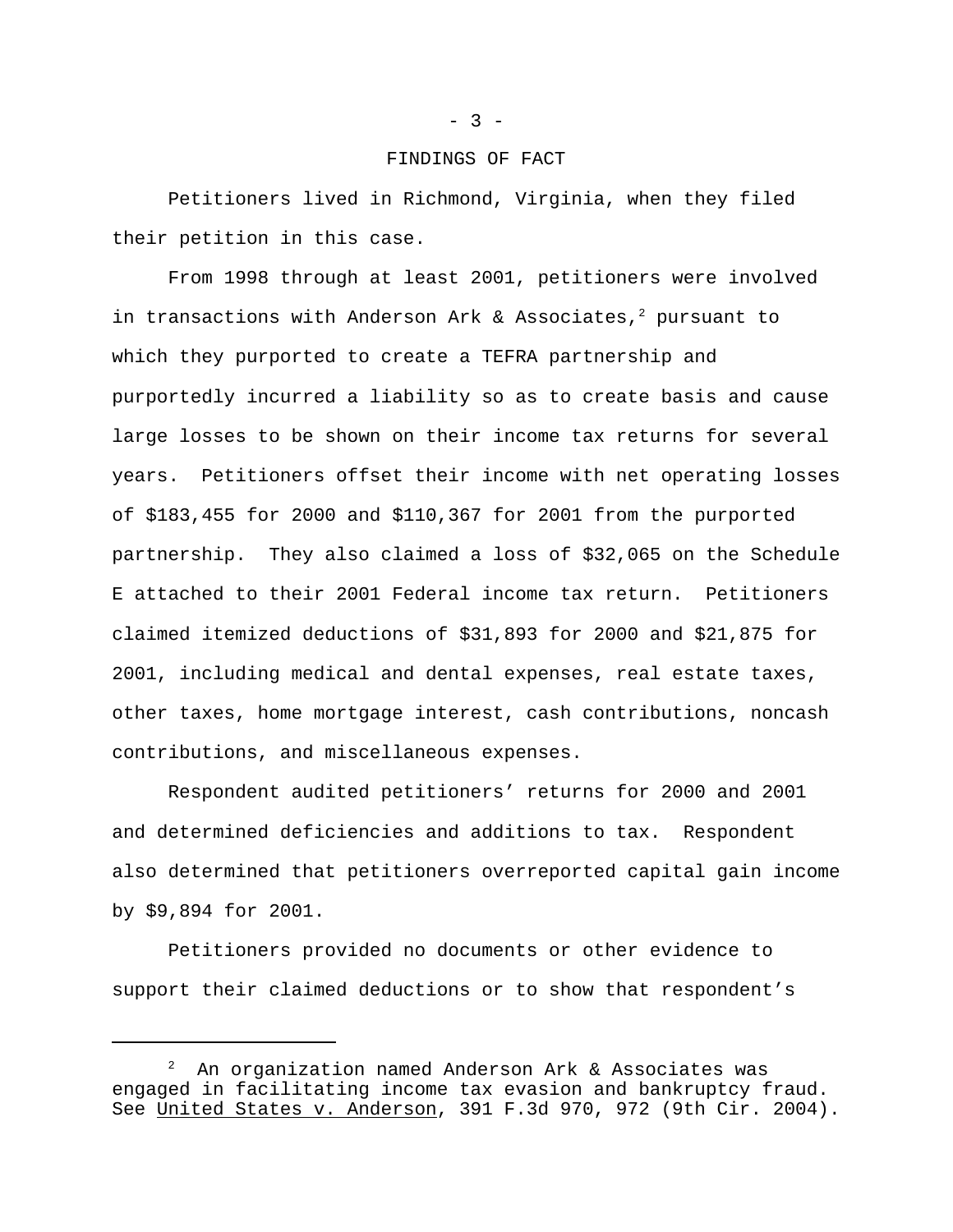determinations were incorrect. Instead, petitioners have responded, and continue to respond, to respondent's attempts to verify their deductions by making numerous frivolous arguments.

Petitioners timely filed a petition with this Court in which they made numerous frivolous arguments, such as: (1) Income is limited to foreign earned income, war profits, and windfall profits, (2) income tax laws are in effect only in Guam, (3) income tax returns and payments are gifts to the United States, (4) Form 1040, U.S. Individual Income Tax Return, and Form 1040A, U.S. Individual Income Tax Return, are to be filed only by selfemployed residents of the Virgin Islands, Puerto Rico, Guam, or American Samoa, (5) estimated tax and interest are matters within the exclusive jurisdiction of the Bureau of Alcohol, Tobacco, and Firearms, (6) no statute requires anyone to file a tax return, (7) there is no organization in the Department of the Treasury known as the Internal Revenue Service (IRS), (8) the IRS is not an agency of the United States, (9) the IRS is an unlawful organization, (10) title 26 of the United States Code is not positive law, and (11) the Tax Court lacks jurisdiction because petitioners have not received income subject to income tax.

Petitioners did not stipulate facts as required by Rule 91(a). This Court granted respondent's motion under Rule 91(f) to show cause why proposed facts should not be accepted as established and made that order absolute after petitioners failed

 $- 4 -$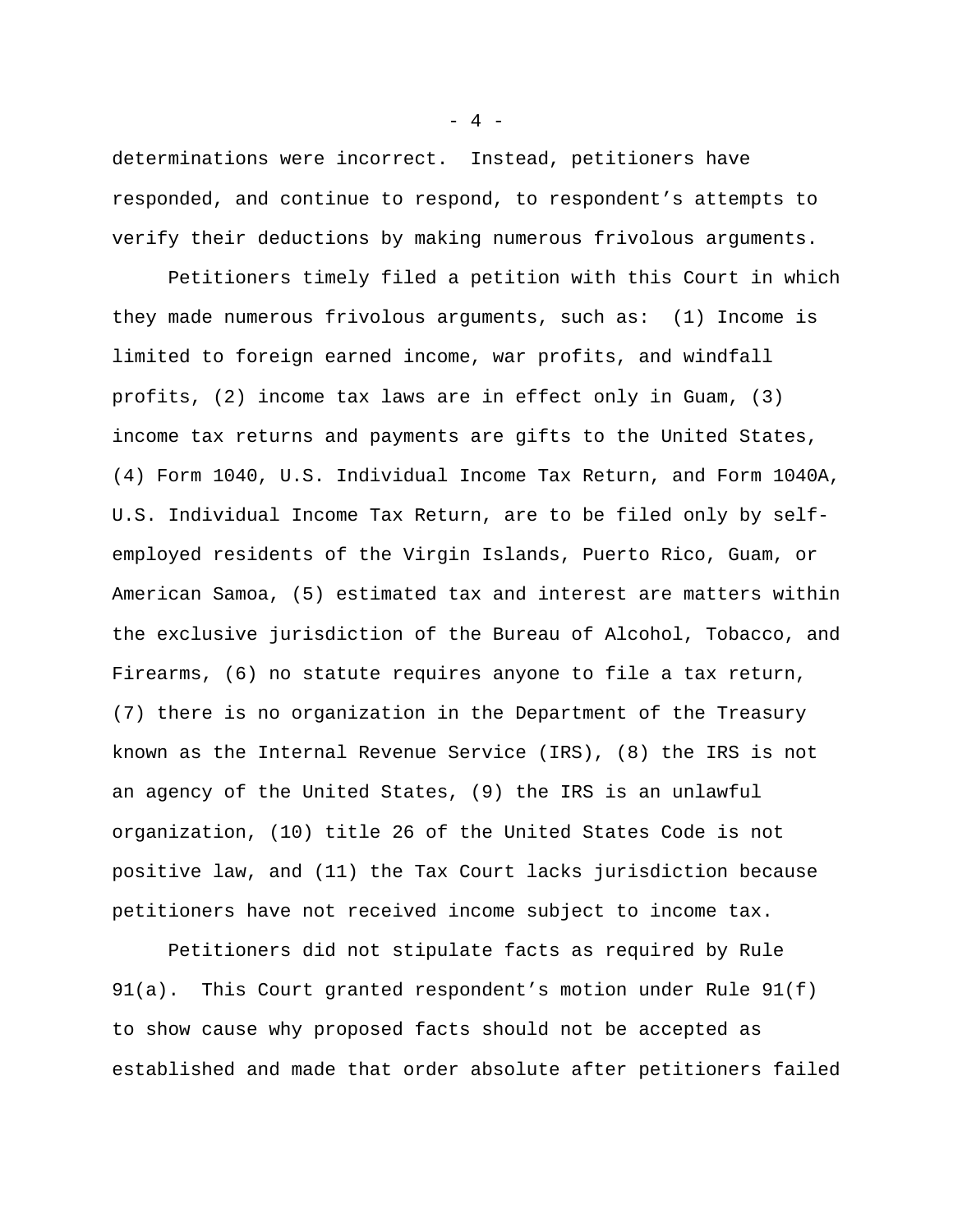to file a response as ordered. Thus, matters in respondent's proposed stipulation of facts are deemed admitted.

Petitioners did not identify or exchange any documents, identify witnesses, or file a pretrial memorandum as required by the standing pretrial order. They did not appear at the calendar call of this case. Respondent filed motions to dismiss for failure to properly prosecute and to impose a penalty under section 6673. Petitioners filed a statement with the Court in lieu of appearing at trial. In it, petitioners stated that they would be unable to attend trial on May 23, 2005. Petitioners also made numerous frivolous arguments that this Court has previously rejected, such as that their income was not taxable because it was not from a taxable source, and that they are not liable for tax because a Form 23C, Assessment Certificate-- Summary Record of Assessments, does not exist.

#### OPINION

#### A. Burden of Proof

The burden of proof for a factual issue may shift to the Commissioner under certain circumstances. Sec. 7491(a). Petitioners do not contend that section 7491(a) applies in this case. They did not substantiate their deductions, keep records of their income and expenses, or cooperate with respondent's agents. Thus, the burden of proof does not shift to respondent.

 $-5 -$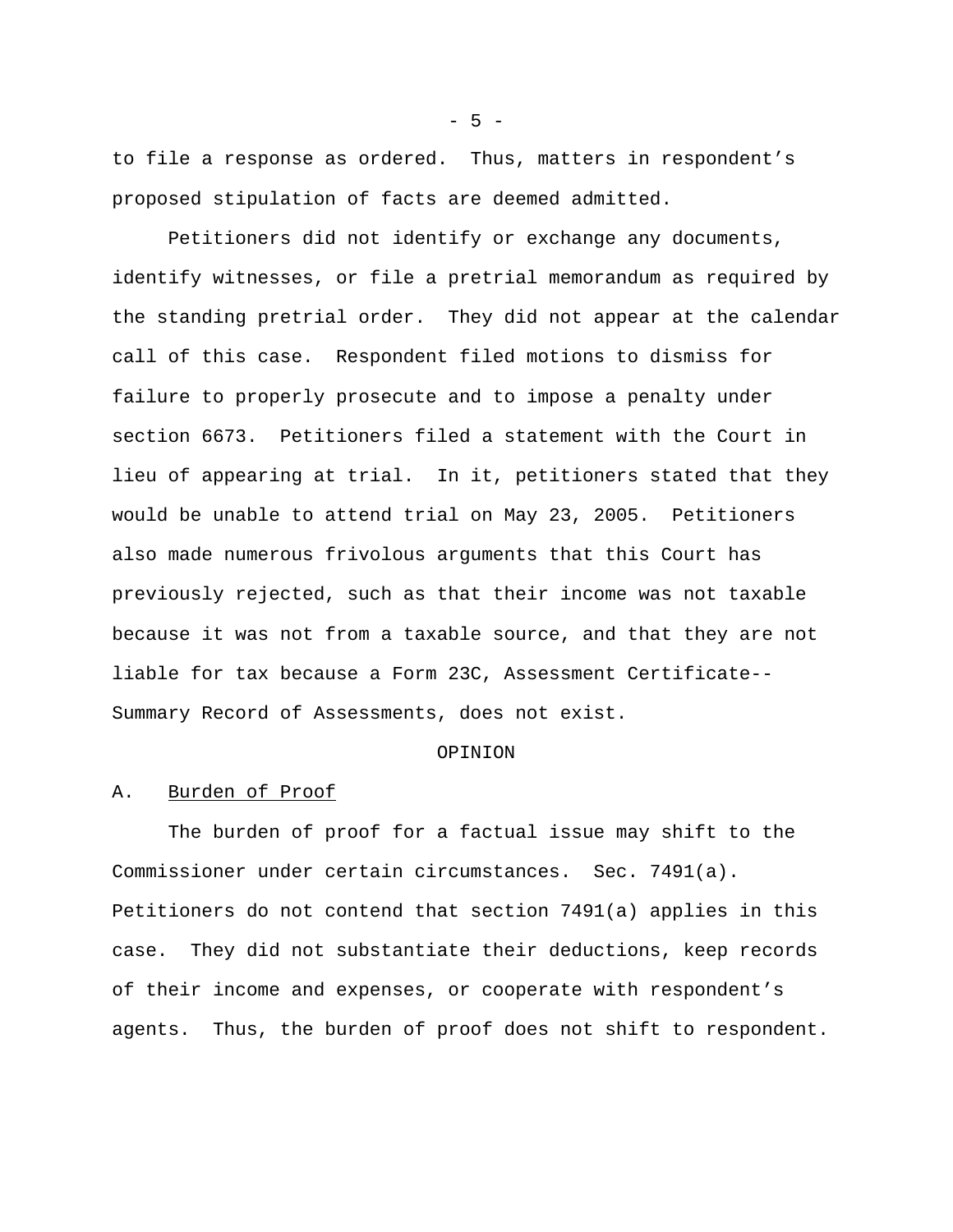Respondent's determinations are presumed correct, and petitioners bear the burden of proof. See Rule 142(a); Welch v. Helvering, 290 U.S. 111, 115 (1933).

## B. Whether Petitioners Are Entitled to More Itemized Deductions Than Respondent Allowed for 2000 and 2001

A taxpayer must keep records that are sufficient to enable the Commissioner to determine his or her tax liability. See sec. 6001; INDOPCO, Inc. v. Commissioner, 503 U.S. 79, 84 (1992); sec. 1.6001-1(a), Income Tax Regs. A taxpayer must substantiate the payments which give rise to claimed deductions. Hradesky v. Commissioner, 65 T.C. 87, 90 (1975), affd. per curiam 540 F.2d 821 (5th Cir. 1976); see sec. 6001. Petitioners have the burden of establishing that they are entitled to the deductions claimed. See New Colonial Ice Co. v. Helvering, 292 U.S. 435, 440 (1934).

Petitioners were given numerous opportunities to submit documentation to substantiate their deductions, but they did not do so. We have long held that where the taxpayer does not substantiate claimed deductions, the Commissioner's disallowance of them will be sustained. Roberts v. Commissioner, 62 T.C. 834, 836-837 (1974); Pfluger v. Commissioner, T.C. Memo. 1986-78, affd. 840 F.2d 1379 (7th Cir. 1988). The record in this case provides no basis for estimating deductions under Cohan v. Commissioner, 39 F.2d 540, 544 (2d Cir. 1930). See Lerch v. Commissioner, 877 F.2d 624, 628-629 (7th Cir. 1989), affg. T.C. Memo. 1987-295; Lutheran Mut. Life Ins. Co. v. United States, 816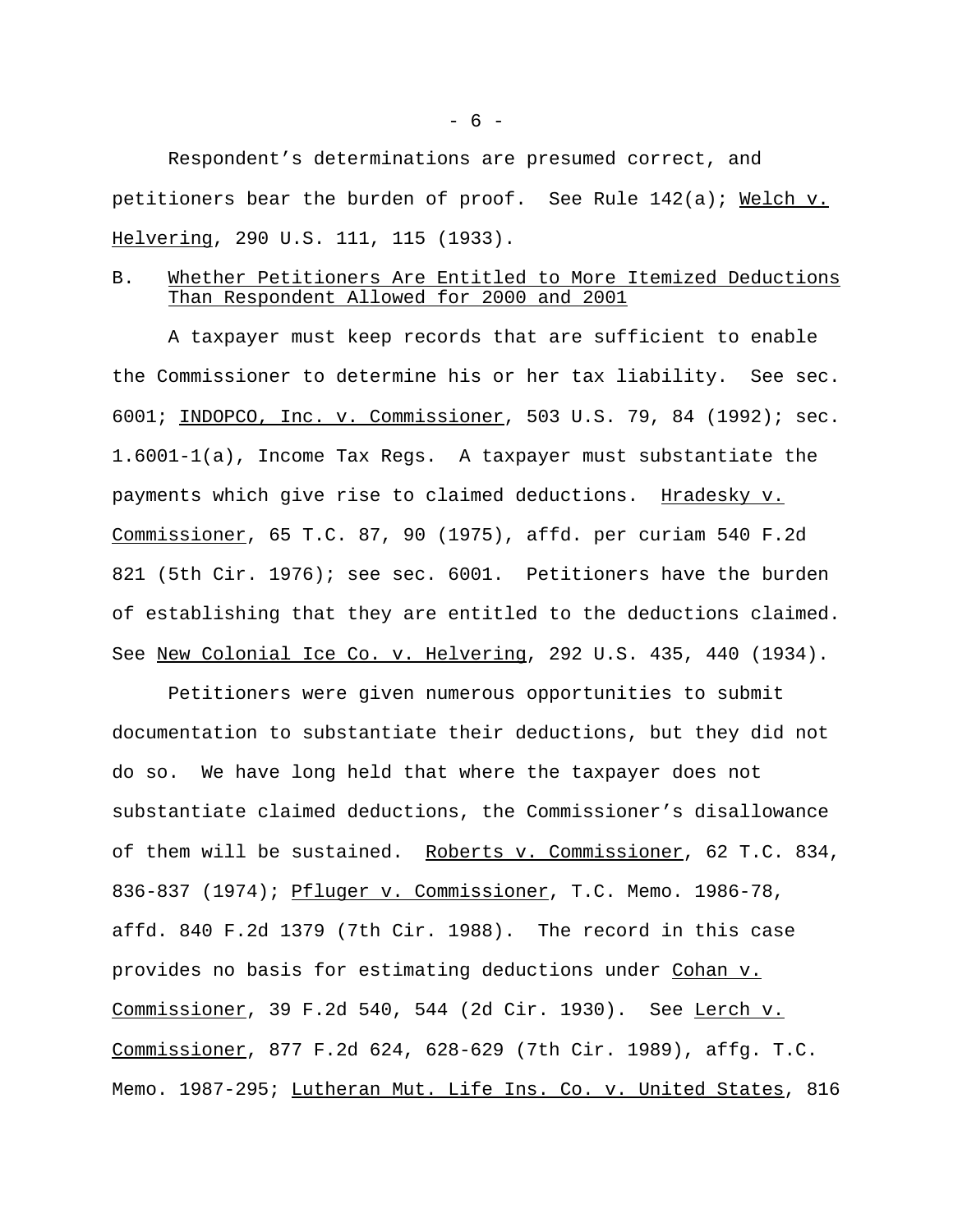F.2d 376, 379 (8th Cir. 1987); Bay Sound Transp. Co. v. United States, 410 F.2d 505, 511 (5th Cir. 1969).

Petitioners contend that they paid \$26,435 in 2000 and \$29,354 in 2001 for medical and dental expenses, \$3,073 in 2000 and \$3,225 in 2001 for real estate taxes, \$833 in 2000 and \$419 in 2001 for other taxes, \$99 in 2000 for home mortgage interest, \$3,515 in 2001 for cash contributions, and \$1,453 in 2000 for miscellaneous expenses, and made noncash contributions worth \$500 in 2000 and \$100 in 2001. Petitioners offered no evidence.

We conclude that petitioners are not entitled to more itemized deductions than respondent allowed for 2000 and 2001.

## C. Whether Petitioners May Deduct Net Operating Loss Carryforwards and Carrybacks

Petitioners contend that they may deduct NOL carryforwards and carrybacks. We disagree.

To carry forward or carry back NOLs, petitioners must prove the amount of the NOL carryforward or carryback. See Jones v. Commissioner, 25 T.C. 1100, 1104 (1956), revd. and remanded on other grounds 259 F.2d 300 (5th Cir. 1958). Tax returns alone do not establish that a taxpayer is entitled to NOL carryforwards or carrybacks. Wilkinson v. Commissioner, 71 T.C. 633, 639 (1979); Roberts v. Commissioner, supra at 837, 839. Petitioners offered no evidence about their NOL carryforwards or carrybacks. We conclude that petitioners are not entitled to NOL carryforward or carryback deductions in the years in issue.

- 7 -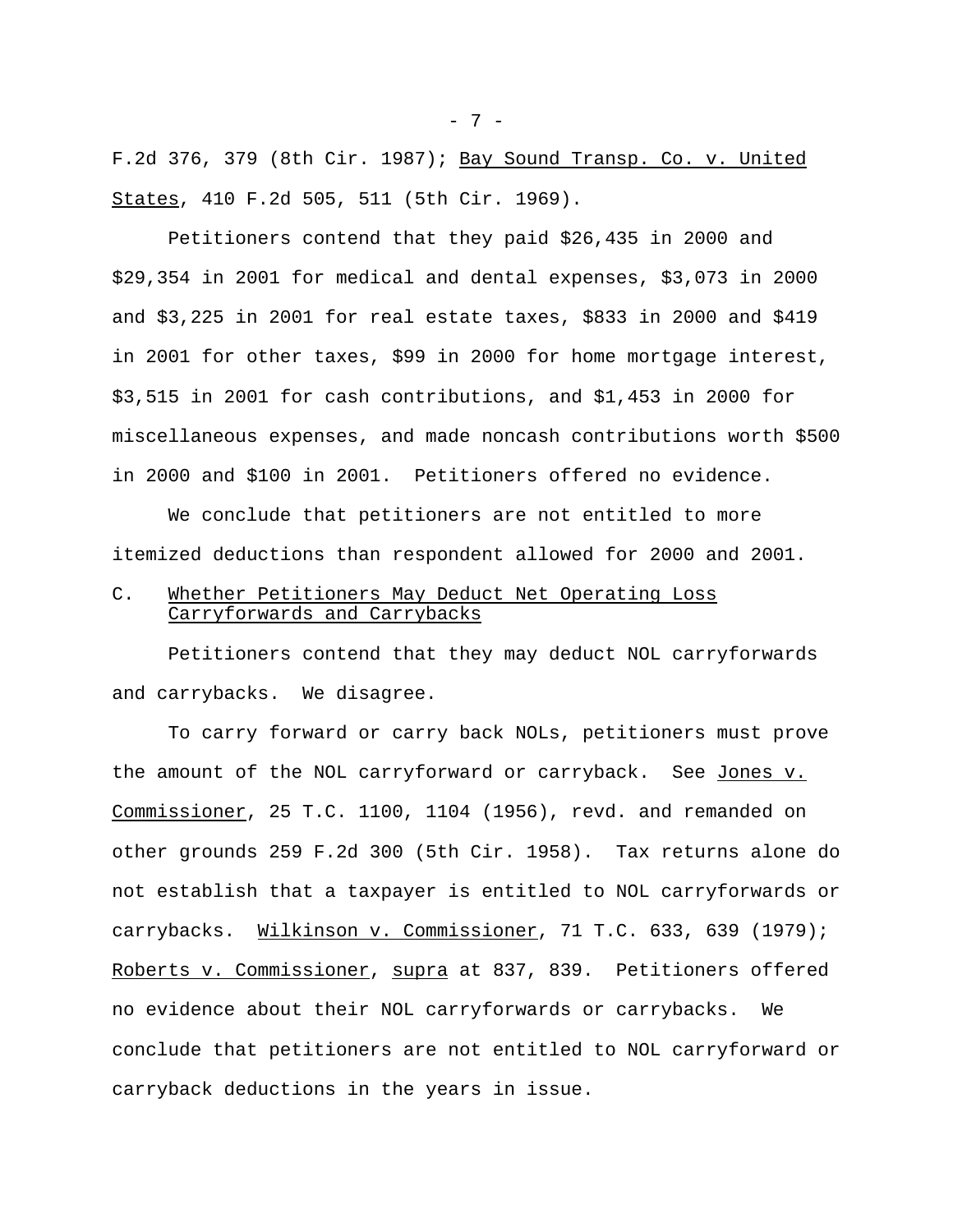# D. Whether Petitioners May Deduct Partnership Losses of \$32,065 for 2001

Petitioners contend that they may deduct partnership losses of \$32,065 for 2001. We disagree. There is no evidence to support petitioners' partnership loss deduction for 2001.

# E. Whether Petitioners Are Liable for the Accuracy-Related Penalty

Section 7491(c) places on the Commissioner the burden of producing evidence that it is appropriate to impose additions to tax. To meet this burden, the Commissioner must produce evidence showing that it is appropriate to impose the particular addition to tax but need not produce evidence relating to defenses such as reasonable cause or substantial authority. Higbee v. Commissioner, 116 T.C. 438, 446 (2001); H. Conf. Rept. 105-599, at 241 (1998), 1998-3 C.B. 747, 995.

Petitioners failed to keep records and substantiate their deductions. Petitioners offered no evidence to show that they are entitled to NOLs or partnership losses or other claimed deductions. Thus, respondent has met the burden of production, and petitioners are liable for the accuracy-related penalty for 2000 and 2001.

# F. Penalty for Frivolous Positions or Instituting Proceedings Primarily for Delay Under Section 6673

Respondent moved at trial to impose a penalty under section 6673. The Court may impose a penalty of up to \$25,000 if the position or positions asserted by the taxpayer in the case are